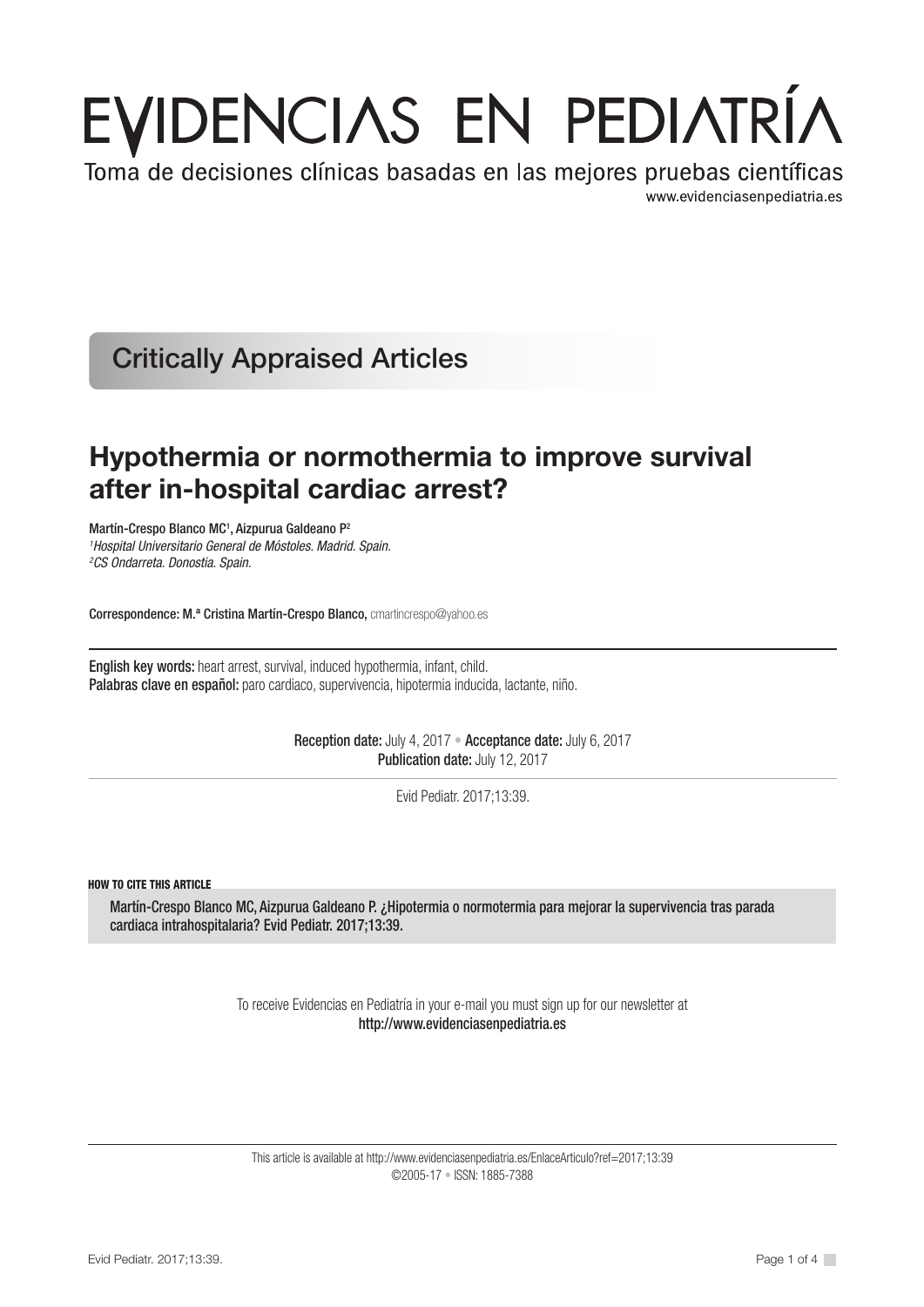# Hypothermia or normothermia to improve survival after in-hospital cardiac arrest?

Martín-Crespo Blanco MC<sup>1</sup>, Aizpurua Galdeano P<sup>2</sup> *1 Hospital Universitario General de Móstoles. Madrid. Spain. 2 CS Ondarreta. Donostia. Spain.*

Correspondence: M.ª Cristina Martín-Crespo Blanco, cmartincrespo@yahoo.es

Original article: Moler FW, Silverstein FS, Holubkov R, Slomine BS, Christensen JR, Nadkarni VM, *et al*. Therapeutic hypothermia after in-hospital cardiac arrest in children. N Engl J Med. 2017;376:318-29.

#### **Abstract**

**Authors' conclusions:** among comatose children who survived in-hospital cardiac arrest, therapeutic hypothermia, as compared with therapeutic normothermia, did not confer a significant benefit in survival with a favorable functional outcome at 1 year.

**Reviewers' commentary:** in the controversy over the alleged benefits of therapeutic hypothermia, the results of this study found no differences to support its use against normothermia to improve survival with a favorable functional outcome after in-hospital cardiac arrest in children.

**Key words:** heart arrest, survival, induced hypothermia, infant, child.

#### **¿Hipotermia o normotermia para mejorar la supervivencia tras parada cardiaca intrahospitalaria?**

#### **Resumen**

**Conclusiones de los autores del estudio:** la hipotermia terapéutica en los niños comatosos que sobreviven a un paro cardiaco intrahospitalario, en comparación con la normotermia terapéutica, no produce un beneficio significativo en la supervivencia con un desarrollo funcional favorable al año.

**Comentarios de los revisores:** en la controversia acerca de las supuestas ventajas de la hipotermia terapéutica, los resultados de este estudio no han encontrado diferencias que apoyen su uso frente a la normotermia para mejorar la supervivencia con buena función tras parada cardiaca intrahospitalaria en niños.

**Palabras clave:** paro cardiaco, supervivencia, hipotermia inducida, lactante, niño.

## STRUCTURED ABSTRACT

**Objective:** to compare the efficacy of therapeutic hypothermia versus therapeutic normothermia in children and adolescents who were resuscitated after in-hospital cardiac arrest.

**Design:** multicentre randomised clinical trial with blind evaluation.

**Setting:** Paediatric intensive care units at 37 children's hospitals in the United States, Canada, and the United Kingdom.

**Study sample:** 329 children aged 48 hours to 18 years who experienced in-hospital cardiac arrest, received chest compressions for at least 2 minutes and remained dependent on mechanical ventilation after return of spontaneous circulation. The exclusion criteria were a score of 5 or 6 in the Glasgow Coma Scale motor response subscale, severe bleeding, pre-existing illness with a life expectancy of less than 1 year or decision by the clinical team to withhold aggressive treatment. The 329 children were randomly assigned to therapeutic hypothermia or therapeutic normothermia with the use of permuted blocks stratified according to clinical centre and age category. In the final sample, 161 received hypothermia and 160 normothermia.

**Intervention:** treatment was initiated within 6 hours of the return of spontaneous circulation, and consisted in maintaining the target temperature for 120 hours in both groups. The target central temperature in the hypothermia group was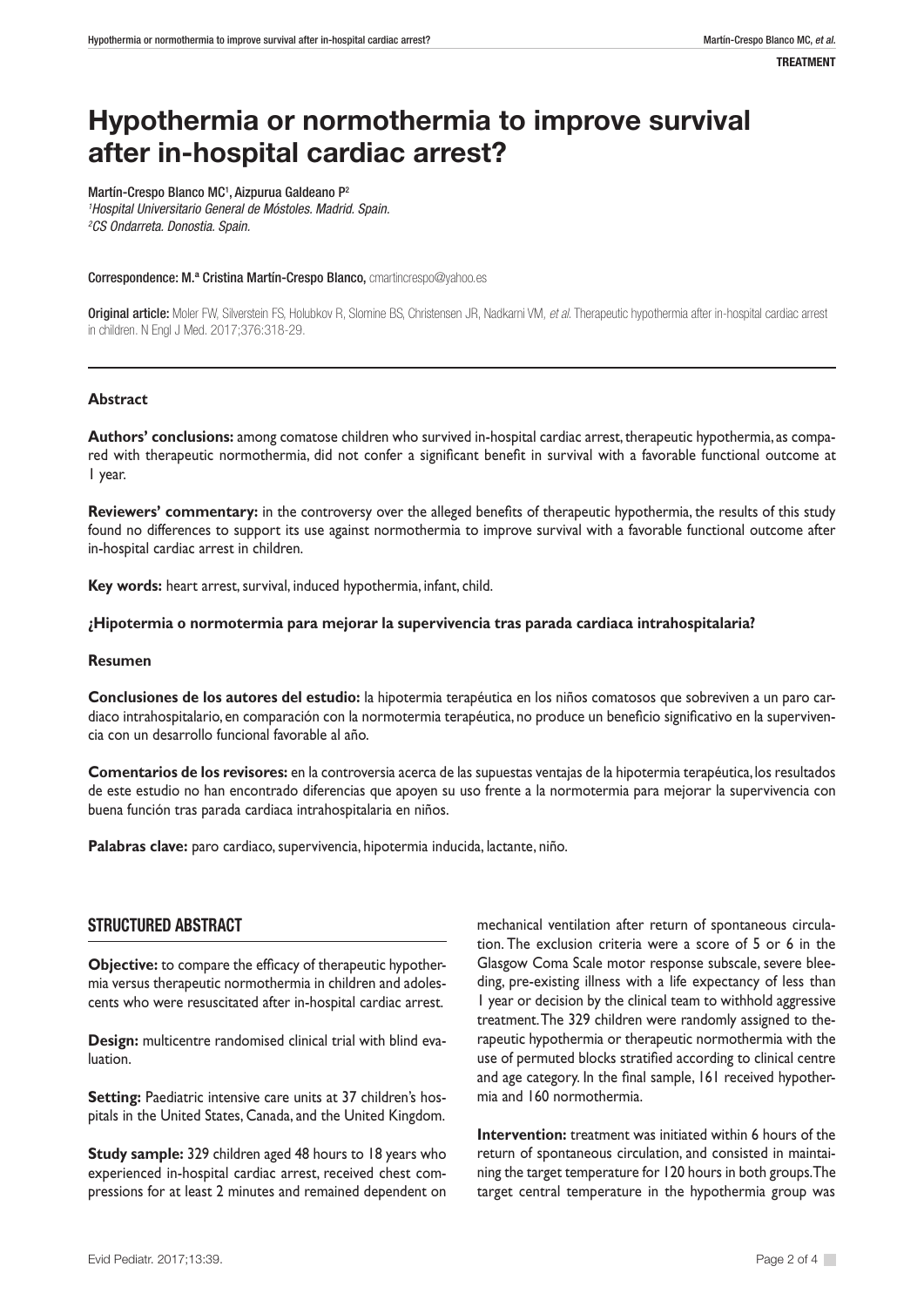33°C (range, 32°C to 34°C) for 48 hours, followed by rewarming for a minimum of 16 hours until reaching 36.8°C (range, 36°C to 37.5°C), which was maintained for the remainder of the 120 hours. The normothermia group was maintained at a target central temperature of 36.8°C (range, 36°C to 37.5°C) for the entire 120 hours.

**Outcome measurement:** The primary outcome was survival with a favourable outcome at 12 months of followup, defined as score of 70 or higher on the Vineland Adaptive Behavior Scales, second edition (which has a mean of 100 and a standard deviation of 15). The authors excluded 31 patients in the hypothermia group and 29 in the normothermia group from the analysis because they had a baseline score in the Vineland-II scale of less than 70 before cardiac arrest, or a score of 3 to 6 in the Pediatric Overall Performance Category or Pediatric Cerebral Performance Category scales (moderate disability [3], severe disability [4], coma [5] or brain death [6]). Secondary outcomes were survival at 12 months and change in neurobehavioral function, compared to baseline (before cardiac arrest).

**Main results:** the median age of the patients was 1 year, and the cause of arrest was cardiac in 65%. Fifty-one percent of patients in the hypothermia group and fifty-eight percent in the normothermia group were receiving extracorporeal membrane oxygenation at the time of randomization.

The trial was stopped prematurely due to futility (lack of efficacy) after randomization of 329 patients (out of the 558 initially expected). Among the 257 children with a baseline Vineland-II score of 70 or higher before arrest, there was no difference in the proportion alive at 1 year with a score of 70 or higher between the hypothermia and normothermia groups: 36% versus 39%, with a relative risk (RR) of 0.92 and a 95% confidence interval (95 CI) of 0.67 to 1.27. There were also no differences between these groups in mortality at 1 year (RR, 1.07; 95 CI, 0.85 to 1.34) or changes in neurobehavioural functioning at 1 year.

**Conclusion:** in comatose children that survived in-hospital cardiac arrest, therapeutic hypothermia did not confer a significant benefit with respect to survival with a good functional outcome at 1 year compared with therapeutic normothermia.

**Conflicts of interest:** several authors disclosed having receiving funds during the study.

**Funding sources:** grants from the National Heart, Lung and Blood Institute and other institutions

## **COMMENTARY**

**Justification:** based on the volume of publications devoted to the indications of hypothermia after cardiac arrest in the past 10 years, we can infer that there is a growing interest in this approach, with the number of articles indexed in PubMed tripling over this period.

Adults have been the target population in most published studies, so this study broadens their scope by studying the paediatric population and in-hospital cardiac arrest, independent of its cause.

The main outcomes assessed in the literature are 1-year survival, neurologic functioning and protection against oxidative stress, which are the supposed beneficial effects of hypothermia compared to normothermia that have spurred the interest in the former approach.<sup>1,2</sup>

**Scientific rigour/validity:** the population under study was clearly defined, as were the exclusion criteria. Patients were randomly assigned by permuted blocks stratified by centre and age category. Only evaluators were blinded to the treatments, as the characteristics of the intervention prevented blinding the research team and health care staff.

Targeted temperature management was maintained for 120 hours in both groups (in the hypothermia group, hypothermia was maintained for 48 hours, followed by 16 hours of rewarming and maintenance of normothermia for the remainder of the 120 hours). Patients in both groups were otherwise managed the same way. Central temperature was controlled with dual monitoring (oesophageal, rectal or vesical, with a temperature management unit) except in patients undergoing extracorporeal membrane oxygenation (ECMO), in whom a single monitor was used.

The study was discontinued prematurely before attainment of the target trial enrolment due to futility, which was established by an interim efficacy analysis performed by an independent team designated by the National Heart, Lung and Blood Institute. This is a significant limitation, as it diminishes the power of the study to find differences between groups. The analysis was made by intention to treat.

**Clinical relevance:** the study assessed an important clinical outcome, survival with favourable functional outcome at 1 year, and did not find differences between therapeutic hypothermia and therapeutic normothermia (RR, 0.92; 95 CI, 0.67 to 1.27). The evidence found by a systematic review published in 2015<sup>3</sup> was also insufficient to recommend hypothermia as being superior to therapeutic normothermia. Therefore, studies on the cost-effectiveness of both treatments are needed.

**Applicability to clinical practice:** amid the controversy regarding the presumed advantages of therapeutic hypothermia, this study did not find any differences supporting its use as opposed to normothermia in survival with good functioning following in-hospital cardiac arrest in the paediatric population. Thus, this article does not warrant adjusting current recommendations for everyday clinical practice.